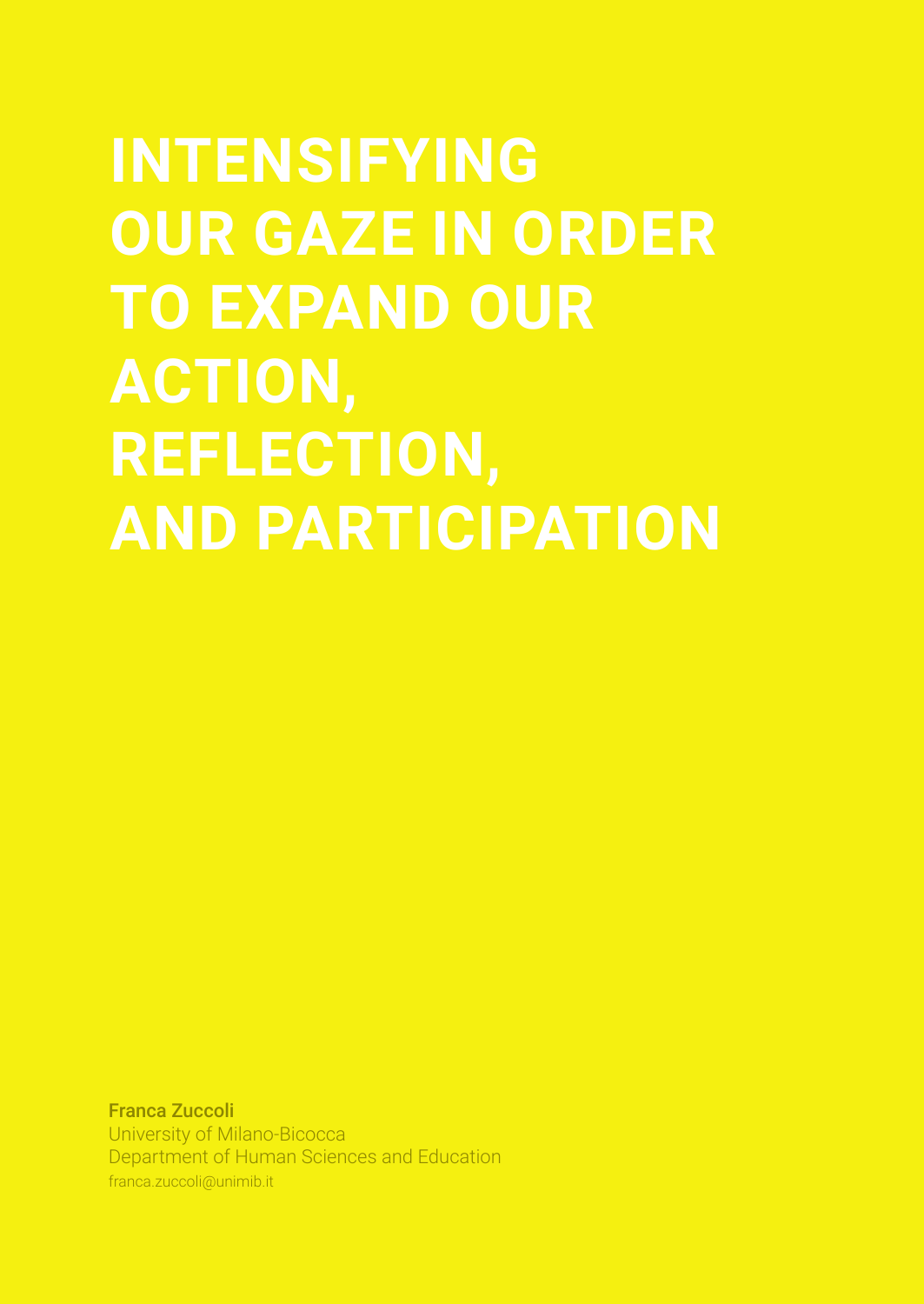## ESSAY 27/01

HERITAGE IMAGES EDUCATION DIDACTICS RESEARCH

In this paper, I offer preliminary reflections on selected research pathways involving cultural heritage, the general public, and actions connecting the two. Exploring what directions this line of inquiry might take going forward, what its underlying epistemological implications might be, and what methodological

choices it might entail – such as the need for contamination among disciplines – is pivotal to my discussion. Specifically, I focus on the main procedural steps in these research programmes, from design and launch through implementation and windup, in terms of both immediate outcomes and potential or actual spin-off projects.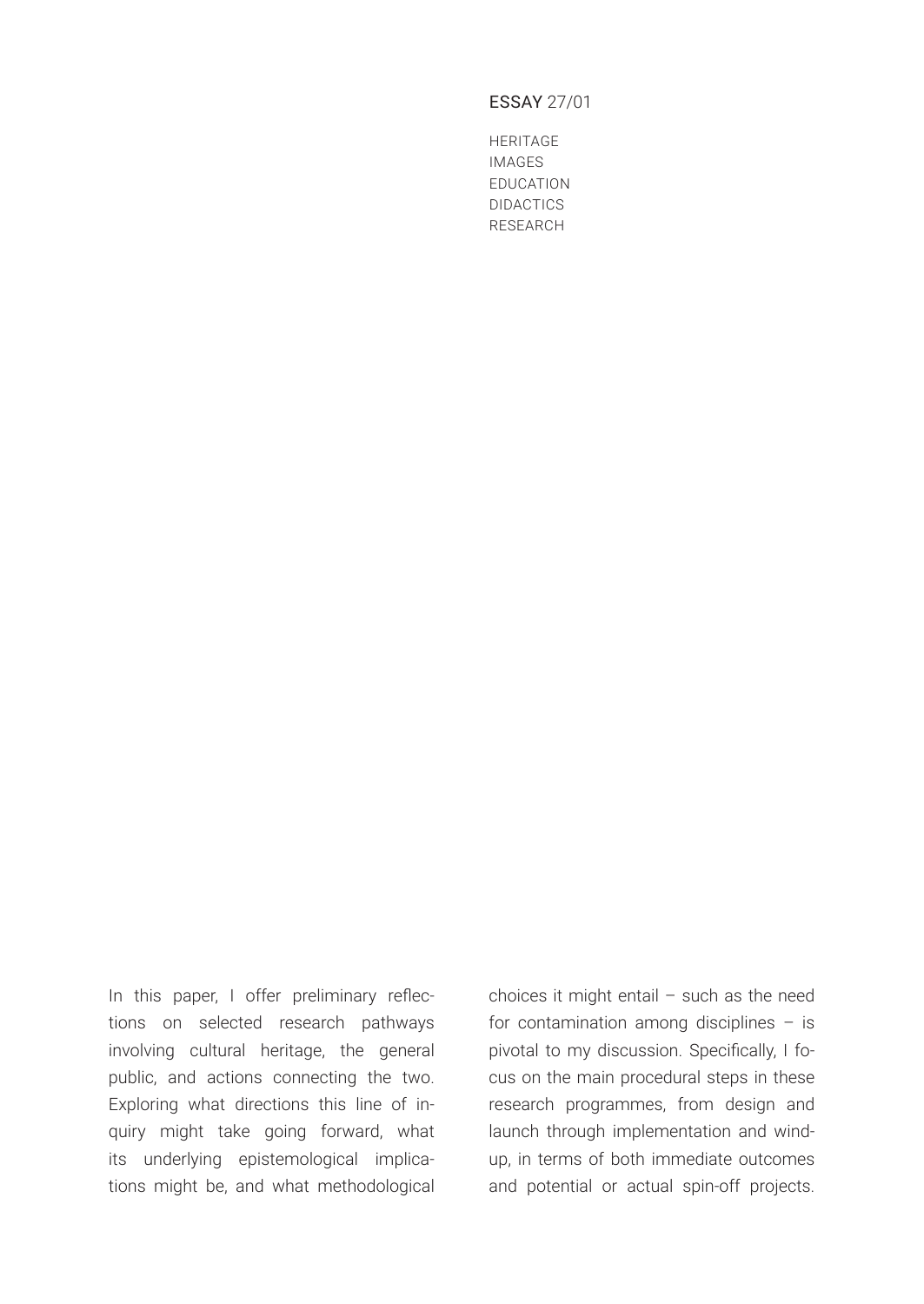# INTRODUCTION

In this brief paper, I set out to analyse, albeit not as systematically as would be ideal, a series of recent projects and studies that I have conducted with different action and research teams. This work has been carried out in a field with fluid boundaries, which spans art, museum studies, heritage education, pedagogy, and didactics. A space of contamination in which multiple cultural and social forces have interacted, particularly collective actors such as schools, museums, and heritage sites that engaged with and learnt from one another in the context of our research programmes.

The individuals and groups that were invited to play an active part – and sometimes complementary roles – in the various projects included: children, adolescents, youth, adults, and older adults. To be clear, none of these parties were classified by the researchers as mere consumers of cultural experiences, but were viewed from a more complex perspective that embraced their total presence and not only their professional or social roles, and acknowledged them as the main actors in the project from the first moment of their involvement. Furthermore, the present brief account not only serves to communicate a body of research experience and findings to the broader scientific community, but also represents a means for me – as one of the researchers directly involved in these projects – to clarify my own pedagogical and metacognitive reflection (Albanese et al., 2002) about what actually took place during them or is still taking place. Writing the present paper has thus meant constructing a deeper and more complex perspective on our action programme and drawing connections between different research projects to identify a broad line of inquiry rather than a univocal set of outcomes (Demetrio, 2013; Mortari, 2015; Schön, 1983, 1987). Similarly, there is scope for this new journal, as it sets out in its first issue to create and define a new space, to accomplish a set of fundamental tasks: first, to disseminate and sustain completed and ongoing research in the domain of images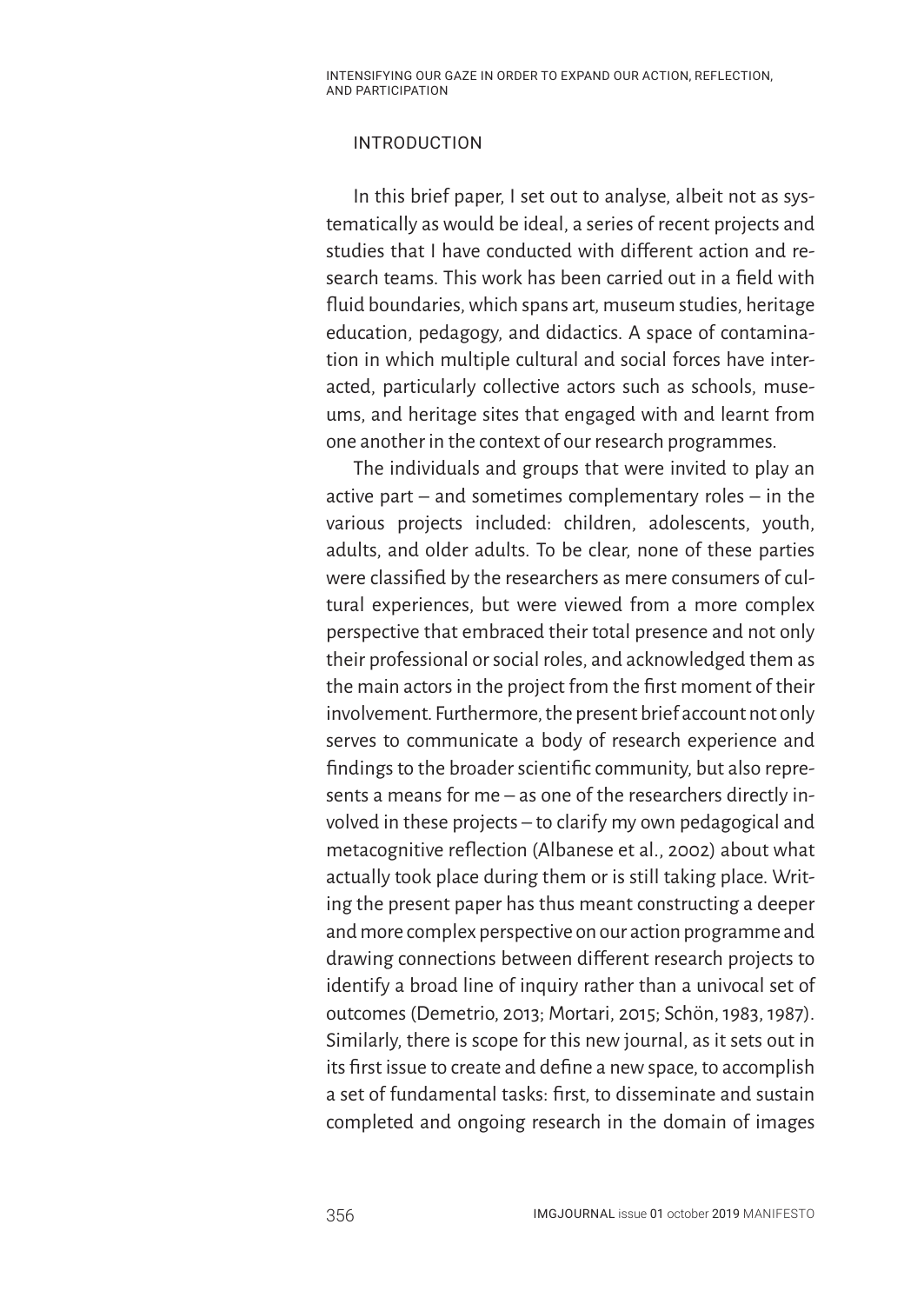and the imaginary; second, to create and multiply unconventional and unthought-unthinkable networks that disciplinary divisions typically render improbable or impossible; and finally, to identify future prospects and directions, within a forward-looking perspective that is not linear but multi-faceted and contemporary.

## REFLECTING ON THE STANCE OF THE RESEARCHER

As the title suggests, this paper is intended to "intensify our gaze", not only upon actions undertaken to engage audiences with heritage assets, but also on the figure of researcher him or herself. This may be attempted by engaging in a deeper level of reflection on the various steps in the individual projects – such as the research design processes brought to bear, the actions undertaken, the data analysis and debriefing stages – even some time after the project has ended, with a gaze that zooms out from specific details to seek a more detached perspective and identify connections that can be surprisingly different to those routinely experienced during project implementation. Indeed, our immediate reflection on what we have just implemented directly in the field often remains too close to the ground, with our gaze almost exclusively trained on research objectives and outcomes that are sometimes virtually preordained. In contrast, I advocate here for an alternative way of looking at our research work that is potentially more critical and penetrating, but certainly interdisciplinary, and capable of dialogue and exchange with other fields. The stance to be aimed for is one of detachment, a kind of epoché, that enables us to revisit, to more mindfully observe – with the input of others – the flow of actions that has taken shape in the course of the experimental projects implemented and to read the overall direction this flow is taking, which in part has been consciously planned, and in part has unfolded independently of what was originally imagined. Specifically in relation to educational action,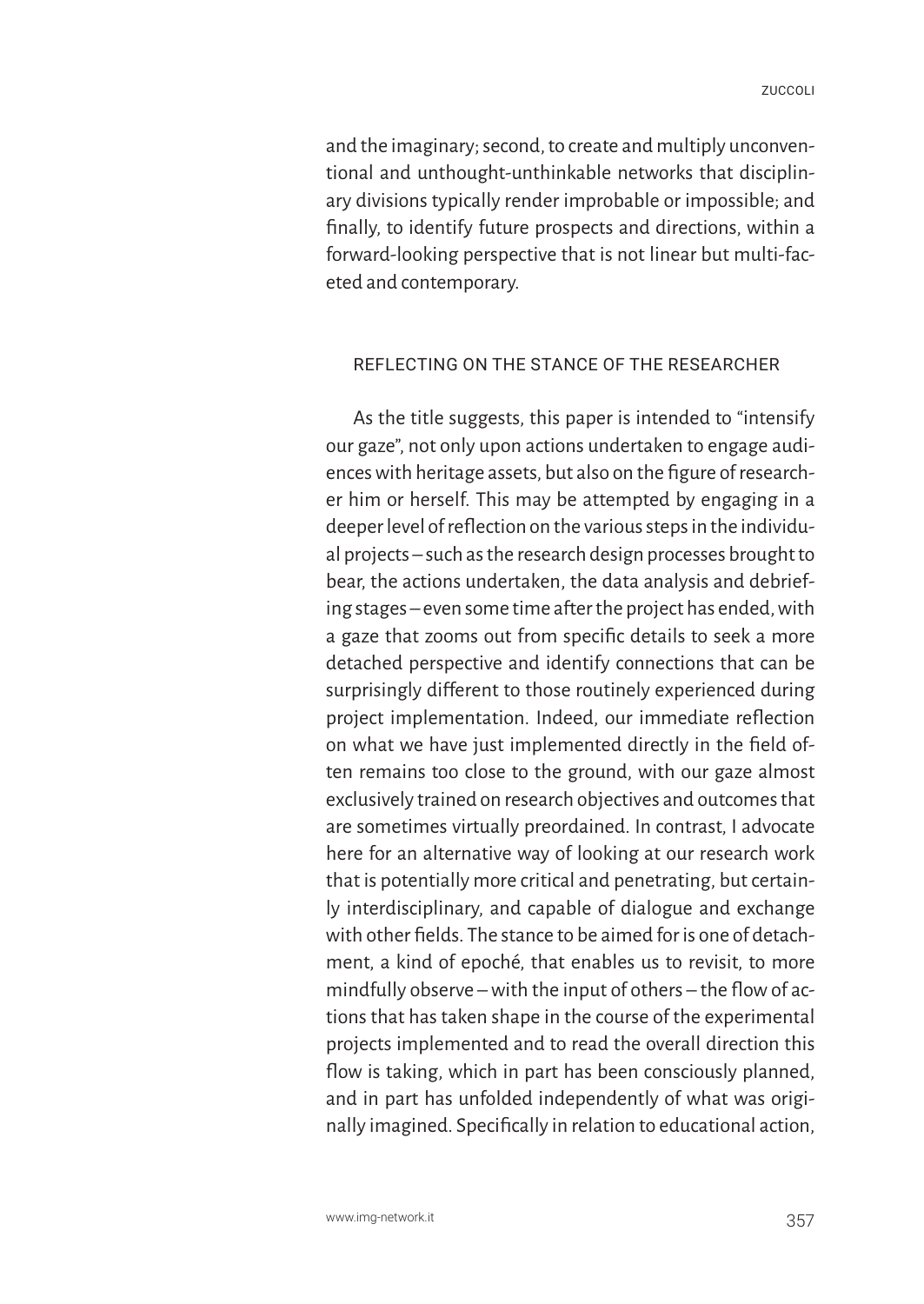when reflecting on a proposed educational offering, it is crucial to take into account what Luigina Mortari has described as: "The highly problematic nature of educational practice [...] which is due to the fact that it often features unique cases, each different from the other, for which no predefined lines of action are available." (Mortari, 2015, p. 9). This demands reflecting attentively on and constantly monitoring what has been done to date.

# TWO RESEARCH PROJECTS: IN A MUSEUM AND AT A HERITAGE SITE

In light of the aims we have just briefly outlined, let us now focus on salient research projects, selected from among those presented and published at the 2017 conference and accepted for presentation at the 2019 conference. I have chosen to examine research projects in this field because they are in keeping with a perspective from which images, imagination and interdisciplinarity are all viewed as essential. Two projects in particular – given their themes, mode of implementation, and outcomes in terms of reflection – lend themselves to a perspective based on: gaze, action, reflection and participation, all key words that are cited in the title of this paper and that serve to delineate the perspective informing it. The first, "Images of a Museum. Participatory and Educational Pathways branching out from a Heritage Asset. The Ettore Guatelli Museum as a Case Study" (Mancino et al., 2017) concerns heritage assets in a museum setting, the Museo Ettore Guatelli, which has abandoned an exclusively consumption-based perspective in favour of the dynamics of interpretation, by actively seeking to foster contamination between present and past, among different disciplines, and among diverse audiences (children, educators, teachers, artists, visitors) who are invited to adopt an authorial stance (Zuccoli, 2017). The second "Rethinking local heritage through graphics in Mantua and Sabbioneta. Images, maps,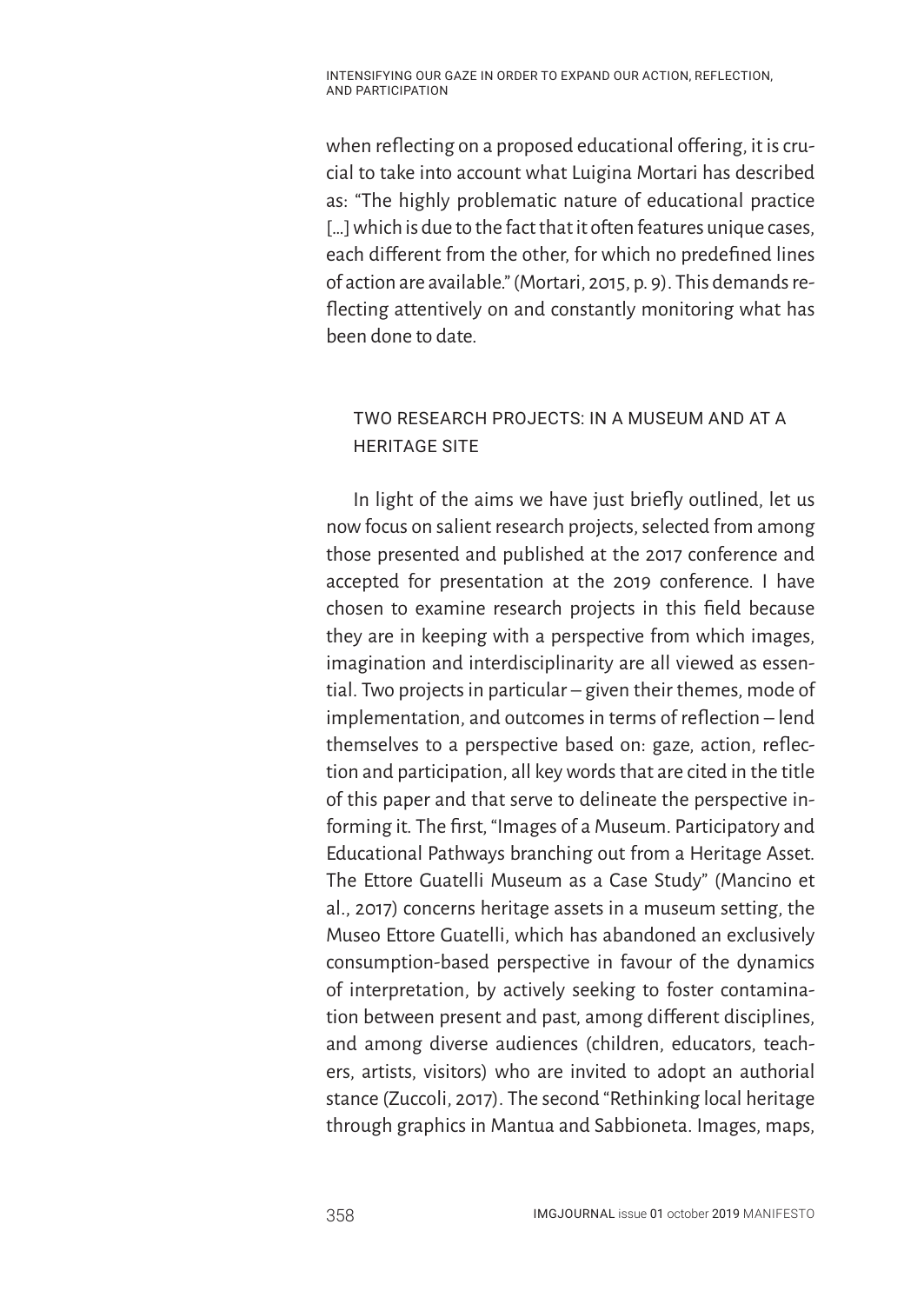fanzines for narrating a Unesco site with students during school-work internship" (Zuccoli et al., 2019) is a project that focused on landscapes and cultural heritage more broadly, seeking ways to stimulate interpretation and participation, with a view to establishing new, or rekindling old, ties with the cities of Mantua and Sabbioneta, a single Unesco World Heritage site. In both of these research projects, the key concept was to foster direct participation, leading audiences to rediscover or form a bond with the heritage asset, stimulating the acquisition of multiple forms of knowledge no longer solely by means of logically reasoned communications with a high level of information content, selected a priori by "experts", but by promoting awareness, discovery and innovative ideas. For each of the two projects, let us home in on key phases that proved critical to ensuring the satisfactory functioning of both the research and action dimensions. The first crucial point is that the project should be designed in collaboration with representatives of the participating institutions, such as museums, local authorities, etc.: this implies first getting to know these parties, exchanging information with them, and discussing the project aims with them, with a view to formulating a tentative project plan based on the needs of the heritage site. A second requirement that arises as the project unfolds is spending time at the sites themselves, so as to develop a more in-depth and meaningful knowledge of them from an individual perspective and based on dialogue between specific professional perspectives. For example, the second project on Mantua and Sabbioneta, thanks to funding from the Lombardy Region, drew on the expertise of six different professional figures: a geographer, an education specialist with a specific interest in collecting stories, an artist, two art historians, and a film director. This investment was designed to ensure that the project would produce plural and interrelated outcomes. A third phase, which is not necessarily consecutive to the others because it is often initiated at the outset of the project, involves remaining in contact with the local community, by participating in targeted cultural or ev-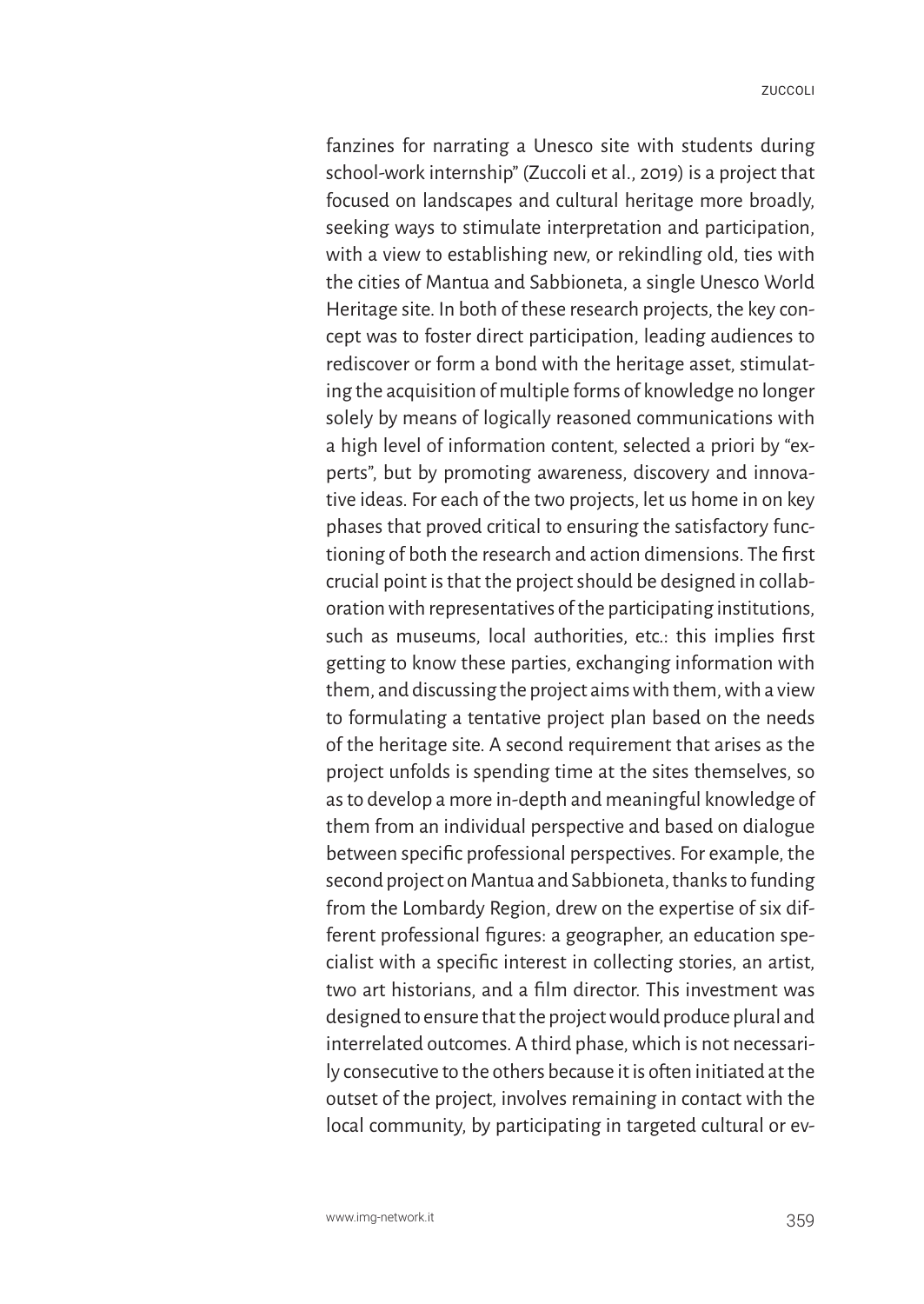eryday life events. A variety of instruments (questionnaires, video interviews, maps, photographs, three-dimensional objects,…) may be used to collect opinions and information. The result is that the researcher becomes a member of the local community for the duration of the research. In our own projects, presenting images and inviting audiences to create images was an indispensable element of the research strategy, serving to revive memories and stimulate ideas of greater depth and richness than when only the verbal channel of communication is used (Bruner, 1988; Gardner, 1983)

# LET US REFLECT ON OUR … GAZE

Why do we need to intensify our gaze as suggested in the title of the paper? First, our own gaze as researchers: as we deeply engage with heritage and its consumers and custodians, we should cultivate an alternative approach to looking and looking at ourselves, so as to interact with others and move beyond disciplinary boundaries that restrict us to a single perspective. But, most importantly, the gaze of the local community, audiences, tourists, and those with responsibility for the heritage assets: The research projects discussed here were designed to orient all these parties' gaze away from serial accumulation and an overwhelming emphasis on quantity, inducing them to seek enhanced quality via a process of rarefaction. This implies an alternative way of seeing, which can be facilitated by translating what we see into signs: Jacques Derrida suggested that the act of drawing makes us blind to what we are seeing, yet enables greater depth of vision: "The drawing is blind, if not the draftsman or the draftswoman. As such, and in the moment proper to it, the operation of drawing would have something to do with blindness […] He [the draftsman] invents drawing. […] Blindness pierces through, right at that point, and thereby gains in potential, in potency: the angle of a sight that is threatened or promised, lost or restored. (Derrida, 2003, pp. 12-13)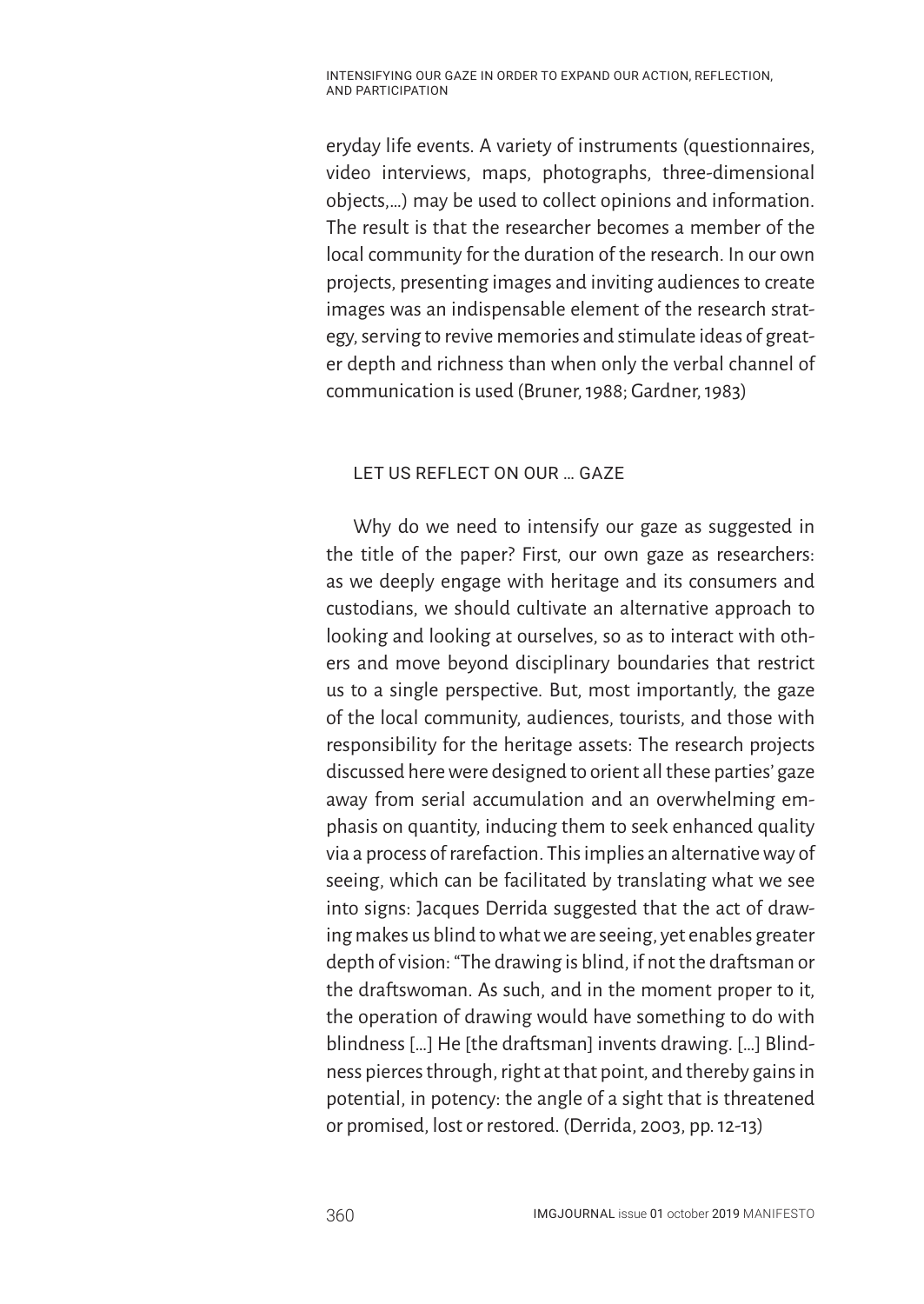In our projects, the active use of photography, participants' musings and stories about maps, their choice of detail, and the drawings presented to and created by them, stimulated a curious, penetrating, innovative and sometimes irreverent, gaze. A gaze that regains depth (Berger, 1972, 2003), and that chooses where to linger, questioning the predefined choices of a hectic lifestyle, imposed forms of tourism, and a simplistic view of reality and cultural heritage. A concept of seeing that resonates with the "active exploration" advocated by Rudolf Arnheim (2005, p. 55).

# LET US REFLECT ON… ACTION-EXPERIENCE

The projects that we conducted with local communities and audiences/visitors at the participating heritage sites, were informed by a strongly educational and didactic perspective. Indeed, education specialists, curators and artists in the museums and heritage sector have long emphasised the need for concrete steps to foster direct participation (Sennet, 2008) and to engage audiences in activities that require more than simply listening. However, there is always the risk – as John Dewey long since warned in relation to the school setting – that our good intentions will lead us to devise a set of pleasant activities that fill in time but are repetitive and detached from authentic content and its complexity. This would make us guilty of reductionism as opposed to simplification. Dewey defined the concept of experience, a crucial prerequisite to designing experience: "The meaning of "experience". [...] the term experience may be interpreted either with reference to the empirical or the experimental attitude of mind. Experience is not a rigid and closed thing; it is vital and hence growing. [...] But experience also includes the reflection that sets us free from the limiting influence of sense, appetite, and tradition" (Dewey, 1961, p.292). What kind of experience should we therefore seek according to Dewey: "It is not enough to insist upon the necessity of experience,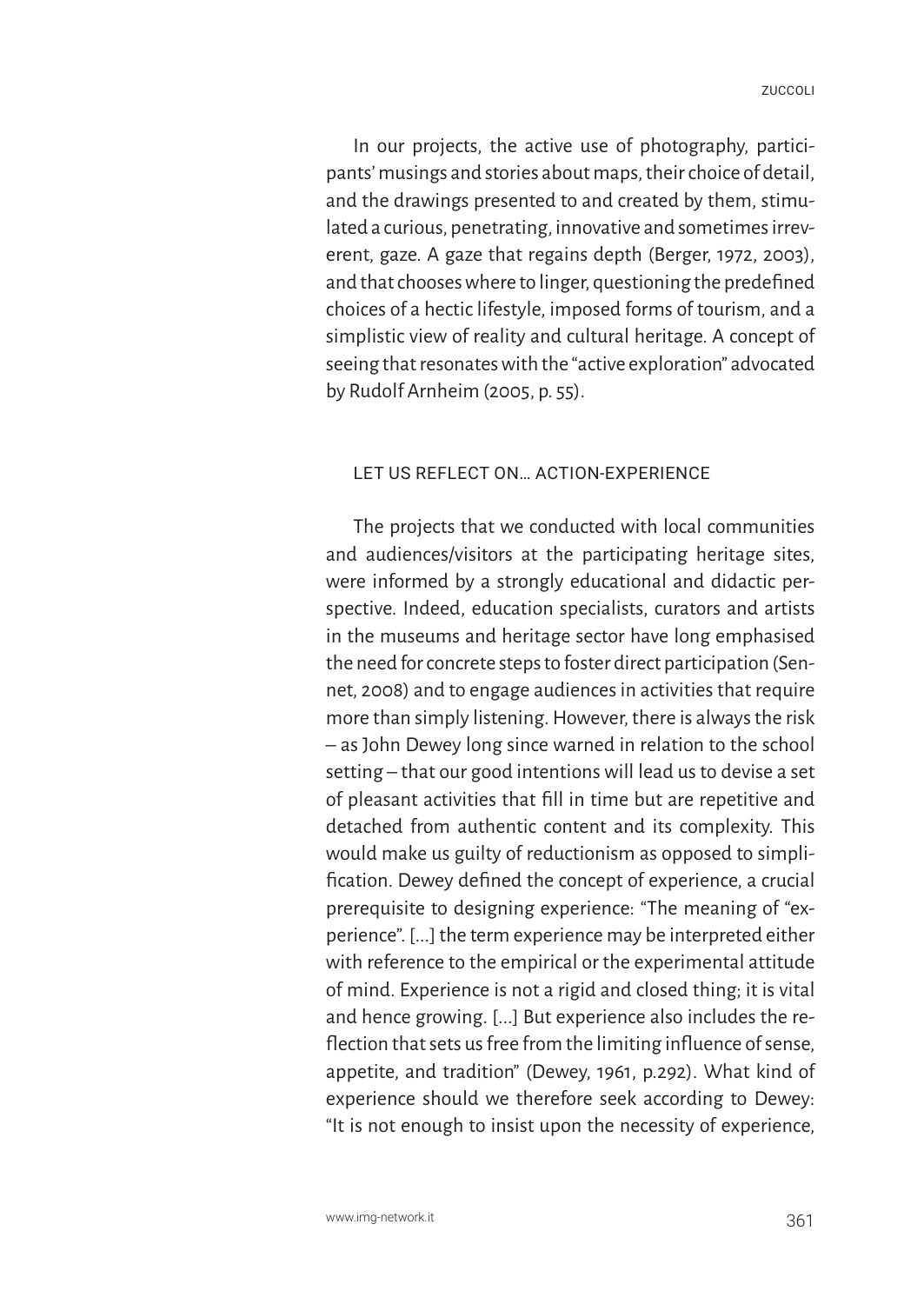nor even of activity in experience. Everything depends upon the quality of the experience which is had. The quality of any experience has two aspects. There is an immediate aspect of agreeableness or disagreeableness, and there is its influence upon later experiences. [...] The effect of an experience is not borne on its face. […] Hence the central problem of an education based upon experience is to select the kind of present experiences that live fruitfully and creatively in subsequent experiences..." (Dewey, 1953, pp.15-16)

On this point, Yves Chevallard's theory of didactic transposition, albeit specific to the field of teaching, may be salient to us, especially the notion that learning content is adaptively transformed from an object of knowledge to be taught into an object of knowledge that has been taught (Chevallard, 1991, p.39); hence the need for epistemological vigilance over the value and accuracy of the learning contents we propose to audiences (Nigris et al., 2016).

# LET US OPEN UP TO … PARTICIPATION AND SHARED REFLECTION

The arguments presented to date have set the stage for exploring the crucial theme of participation, defined as sharing a meaningful experience with others while being open to the potential changes that this may bring about. Here, it is of interest to cite Liliana Moro, whose works of art are currently on display in the Italy Pavilion of the Venice Biennale, on the underlying significance of cultural heritage events: "Sharing an experience means sharing a space and a time, but also and most especially share one's everyday thinking and acting with others. Public space is constructed through dialogue and 'doing [things] together'. Public space/time is nothing other than thinking about what we do"(Flash Art, 9 May 2019). Moro juxtaposes this statement with the words of Hannah Arendt in "Between Past and Future": "Are we truly free? It is impossible to communicate the value of the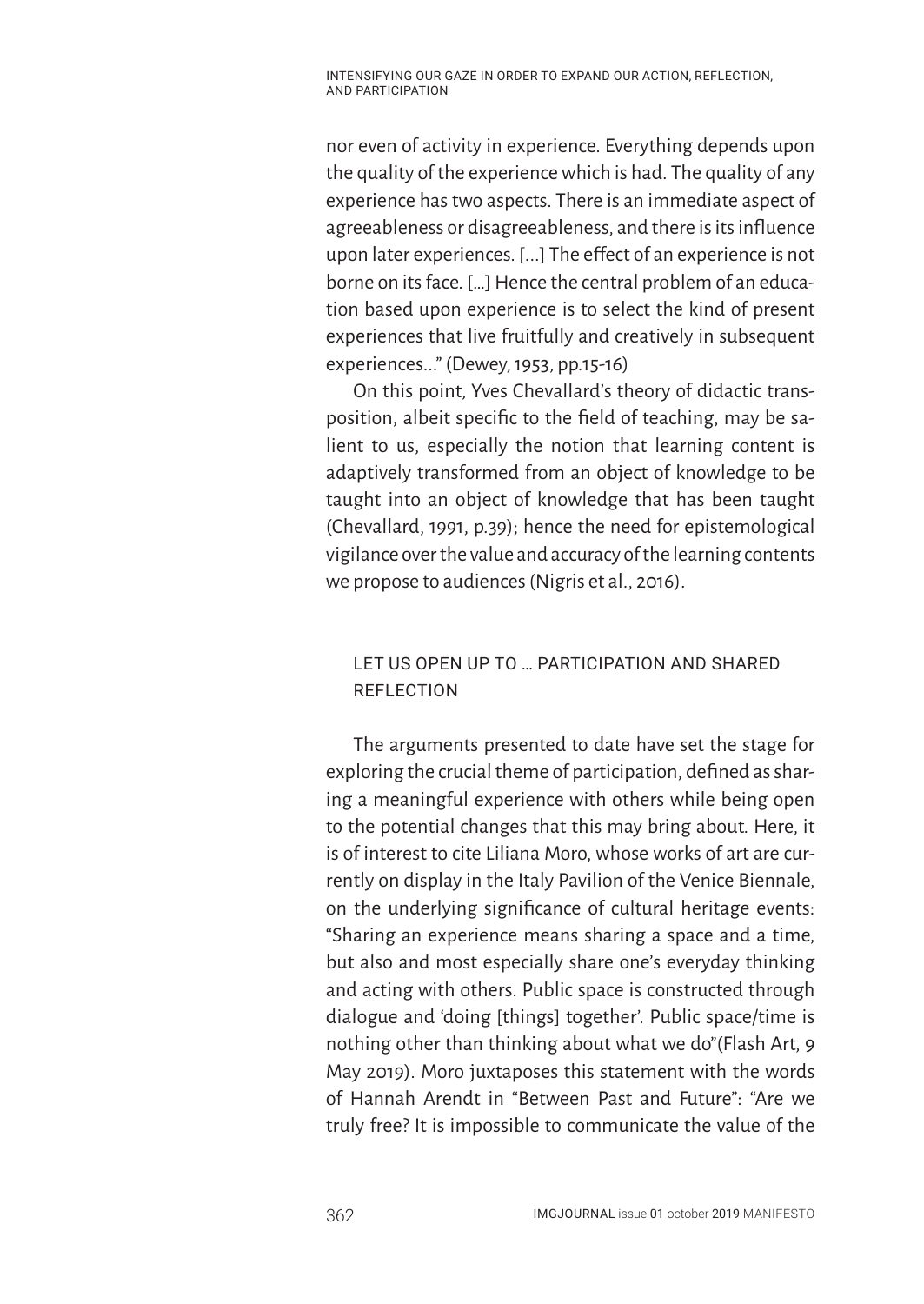freedom to act in a world that does not see public action as meaningful". (Arendt, 1991, p. X). Hence, our action needs to become public; this means engaging with our real-life settings, while also fulfilling a political function, in the sense of rethinking and redesigning community spaces and actions. A final source of inspiration is offered by the MAXXI exhibition "La strada. Dove si crea il mondo": the road, taken in its metaphorical sense, may be viewed as the place-paradigm where we conduct our research. "If the city is a living body, its streets are the arteries along which blood and energy are regenerated and circulate. Displacements, encounters, and relationships among people are essential to keeping the city alive. Awareness of this is even more vital in our own time, the era of global digital communications in which the virtual world tends to replace a large portion of the real world". (Hanru, 2018, pp.14-15). In the domain of cultural heritage, the virtual world can actually be of great support to us, bearing a potential that we could only dream of until a few years ago (Zuccoli, & De Nicola, 2019), although it needs to be securely anchored to our material presence in places and collective spaces.

# **CONCLUSIONS**

In this paper, I have attempted, albeit not systematically enough, to explore selected aspects of a body of cultural heritage research and action projects. Attention to gaze, encounter, participation and reflection have undoubtedly been the cornerstones of many of these pathways. A reflective stance on the part of the researcher is crucially important if we are to identify and pursue multifaceted and interdisciplinary lines of debate and inquiry: where such reflection may take place and the forms that it may take are questions that have yet to be fully explored.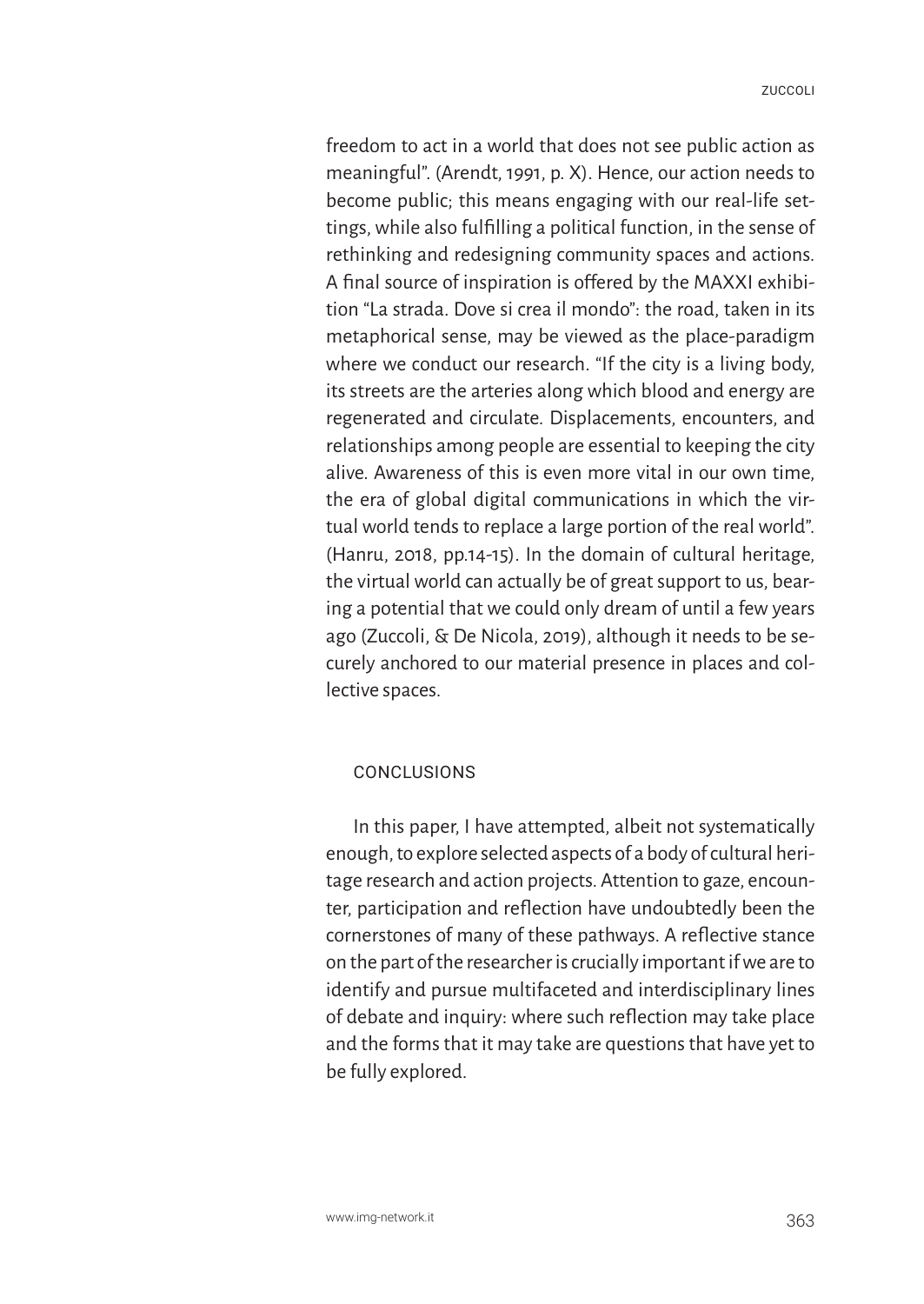# **REFERENCES**

- Albanese, O., Doudin, P. A., & Martin, D. (2002). *Metacognizione ed educazione. Processi, apprendimenti, strumenti*. Milano, IT: Franco Angeli.
- Arendt, H. (1991). *Tra passato e futuro. Sei esercizi sul pensiero politico*. Milano, IT: Garzanti.
- Arnheim, R. (2015). *Arte e percezione visiva*. Milano, IT: Feltrinelli.
- Berger, J. (2003). *Sul guardare*. Milano, IT: Paravia-Bruno Mondadori.
- Berger, J. (1972). *Ways of seeing*. London, UK: Penguin Books.
- Bruner, J. (1988). *La mente a più dimensioni*. Roma-Bari, IT: Laterza.
- Chevallard, Y. (1991). *La transposition didactique. Du savoir savant au savoir enseigné*. Grenoble, FR: La Pensée Sauvage.
- Demetrio, D. (Ed.). (2013). *Educare e narrare. Le teorie, le pratiche, la cura*. Milano, IT: Mimesis.
- Derrida, J. (2003). *Memorie di cieco. L'autoritratto e altre rovine*. Milano, IT: Abscondita.
- Dewey, J. (1961). *Come pensiamo*. Firenze, IT: La Nuova Italia.
- Dewey, J. (1953). *Esperienza ed educazione*. Firenze, IT: La Nuova Italia.
- Gardner, H. (1983). *Frames of mind, the theory of multiple intelligences.* New York, NY: Basic Books.
- Hanru, H. (Eds.). (2018). *La strada dove si crea il mondo. The street where the world is name*. Macerata, IT: Quodlibet.
- Mancino, E., Turci, M., & Zuccoli, F. (2017). The Images of a Museum. Participatory and Educational Pathways Branching out from a Heritage Asset. The Ettore Guatelli Museum as a Case Study. In A., Luigini, D. Basso, S. Brusaporci, E. Cicalò, M. Moretti, M. Turco,…D. Villa (Eds.). *Proceedings of international and interdisciplinary Conference IMMAGINI? Image and imagination between representation, communication, education and psychology*. Basel, CH: MDPI. Retrieved from https://www.mdpi. com/2504-3900/1/9/969
- Mortari, L. (2015). *Apprendere dall'esperienza. Il pensare riflessivo nella formazione*. Roma, IT: Carocci.
- Nigris, E., Teruggi, L., & Zuccoli, F. (Eds.). (2016). *Didattica Generale*. Milano, IT: Pearson.
- Schön, D. A. (1983). *The Reflective Practitioner*. New York, NY: Basic Books.
- Schön, D. A. (1987). *Educating the Reflective Practitioner*. San Francisco, CA: Jossey-Bass.
- Sennett, R. (2008). *L'uomo artigiano*. Milano, IT: Feltrinelli.
- Zuccoli, F. (2017). Il senso del contemporaneo. In S. Cognata, G. Gerboni & M. Sclafani (Eds.). *Guatelli contemporaneo '16* (pp. 31-35). Corcagnano Parma, IT: Graphital S.r.l.,
- Zuccoli, F., & De Nicola, A. (2019). The District as a Heritage Asset to be Explored. Pathways to Discovery an Appropriation in Bicocca. In A. Luigini (Ed.). *Proceedings of the 1st International and Interdisciplinary Conference on Digital Environments for Education, Arts and Heritage*. Cham, CH: Springer.